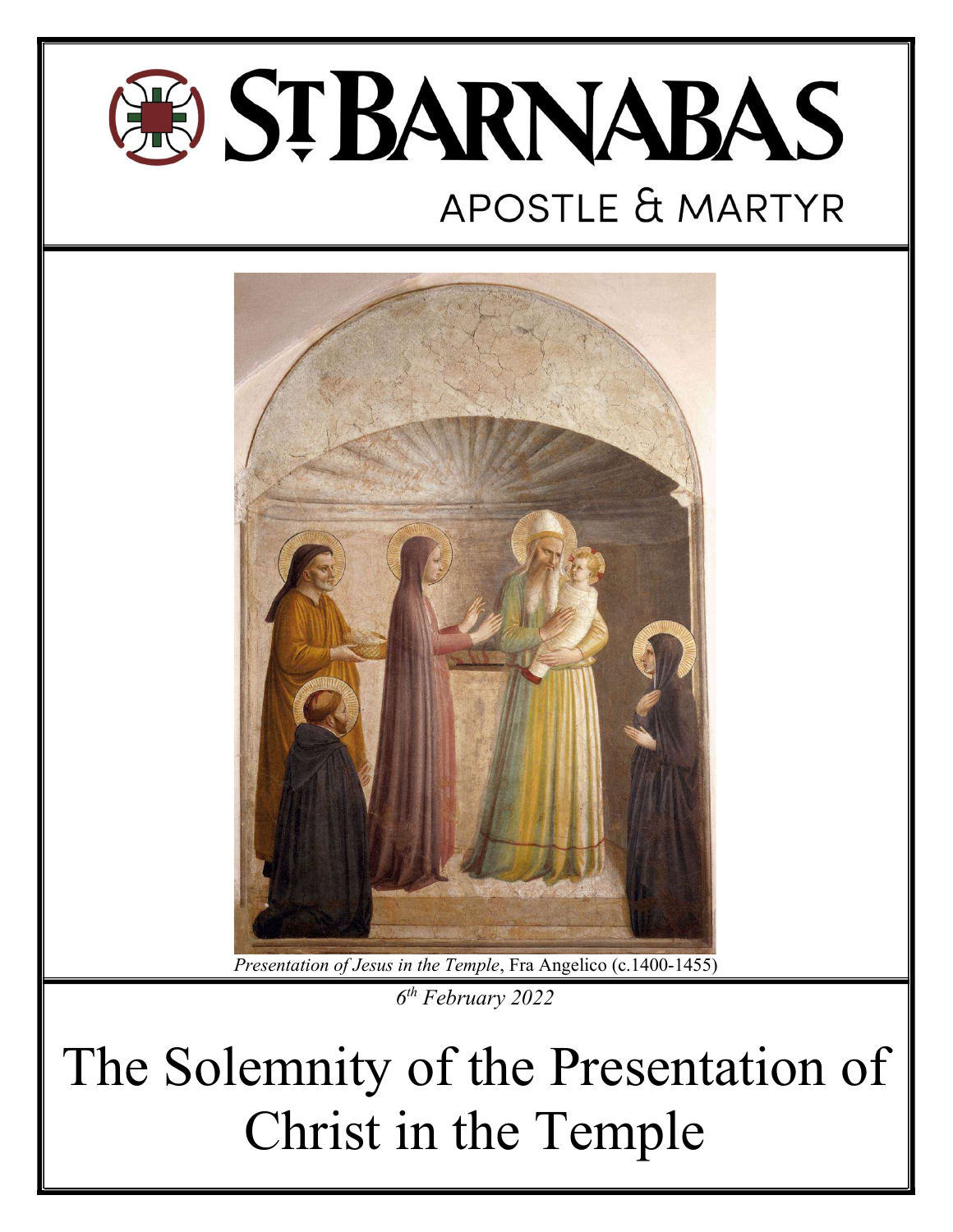# Missa cantata

Organ Prelude Maria zart Arnoldt Schlick (1460-1521)

Please note that during the yellow phase of re-opening, mask wearing is required, and no congregational singing is permitted.

# Blessing of the Candles

Celebrant The Lord be with you People And with thy spirit.

Celebrant Almighty and everlasting God, who as on this day didst present thine only-begotten Son in thy holy temple to be received in the arms of blessed Simeon : we humbly entreat thy mercy, that thou wouldst vouchsafe to bless, hallow, and kindle with the light of thy heavenly benediction these candles which we thy servants desire to receive and to carry, lighted in honour of thy holy Name. By offering them to thee, our Lord and God, may we be inflamed with the fire of thy love and made worthy to be presented in the holy temple of thy glory. Through the same thy Son Jesus Christ our Lord, who with thee, in the unity of the Holy Spirit, liveth and reigneth God, world without end. Amen.

Following the Blessing of the Candles, the congregation is invited to come forward to the altar rail to receive candles, during which the Choir sings:

Antiphon To be a light to lighten the Gentiles: and to be the glory of thy people Israel.

Nunc Dimittis Tone VIII.i (Antiphon repeated)

 In the depths of hell to lie, Evermore and evermore.

# THE PROCESSION

| Versicle | Let us go forth in peace. |
|----------|---------------------------|
| Response | In the name of the Lord.  |

# **Processional Hymn 613** Divinum Mysterium **Divinum Mysterium**

1 OF the FATHER's heart begotten, Ere the world from chaos rose, He is Alpha : from that Fountain All that is and hath been flows; He is Omega, of all things Yet to come the mystic Close, Evermore and evermore.

# Station at the Lady Shrine

Versicle Rejoice and be glad, O Virgin Mary, Alleluia. Response For the Lord has come in his temple, Alleluia. Celebrant ALMIGHTY and everliving God, we humbly beseech thy Majesty, that, as thy only-begotten Son was this day presented in the temple in substance of our flesh, so we may be presented unto thee with pure and clean hearts, by the same thy Son Jesus Christ our Lord. Amen. 2 He assumed this mortal body, Frail and feeble, doomed to die, That the race from dust created Might not perish utterly, Which the dreadful Law had sentenced 3 This is he, whom seer and sibyl Sang in ages long gone by; This is he of old revealèd In the page of prophecy; Lo ! he comes, the promised SAVIOUR;

 Let the world his praises cry ! Evermore and evermore.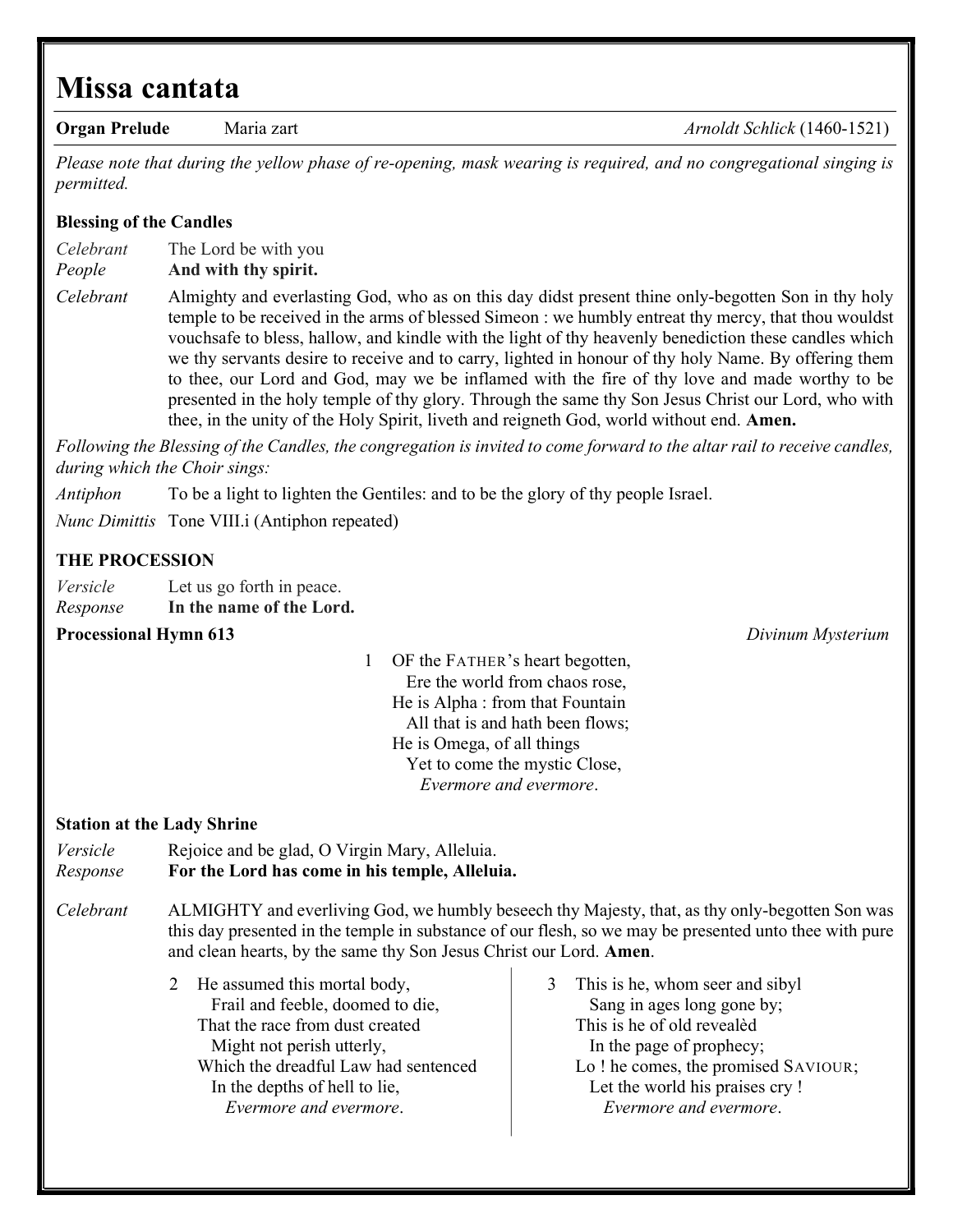4 Sing, ye heights of heaven, his praises; Angels and Archangels, sing ! Wheresoe'er ye be, ye faithful, Let your joyous anthems ring, Every tongue his name confessing, Countless voices answering, Evermore and evermore.

At the conclusion of the Procession the congregation is requested to extinguish their candles.

### Salutation and Collect for Purity

Celebrant The grace  $\mathbf{\Psi}$  of our Lord Jesus Christ, and the love of God, and the fellowship of the Holy Ghost, be with you all. People And with thy spirit. ALMIGHTY God, unto whom all hearts be open, all desires known, and from whom no secrets are hid: Cleanse the thoughts of our hearts by the inspiration of thy Holy Spirit, that we may perfectly love thee, and worthily magnify thy holy Name; through Christ our Lord. Amen. Kyrie Communion Service in F major Communion Service in F major Annual Communion Service in F major Communion Choir Kyrie eleison Lord, have mercy upon us Christe eleison Christ, have mercy upon us Kyrie eleison Lord, have mercy upon us Gloria Missa de Angelis Plainsong Celebrant GLORY be to God on high, People and in earth peace, good will towards men. We praise thee, we bless thee, we worship thee, we glorify thee, we give thanks to thee for thy great glory, O Lord God, heavenly King, God the Father Almighty. O Lord, the only-begotten Son, Jesu Christ; O Lord God, Lamb of God, Son of the Father, that takest away the sin of the world, have mercy upon us. Thou that takest away the sin of the world, receive our prayer. Thou that sittest at the right hand of God the Father, have mercy upon us. For thou only art holy; thou only art the Lord; thou only, O Christ, with the Holy Ghost, ✠ art most high in the glory of God the Father. Amen. The Collect of the Day Celebrant The Lord be with you People And with thy spirit. Celebrant Let us pray. Blessed are you, O Lord our God, for you have sent us your salvation. Inspire us by your Holy Spirit to recognize him who is the glory of Israel and the light for all nations, your Son Jesus Christ our Lord. Amen. O God, who providest for thy people by thy power, and rulest over them in love: Vouchsafe so to bless thy Servant our Queen, that under her this nation may be wisely governed, and thy Church may serve thee in all godly quietness; and grant that she being devoted to thee with her whole heart, and persevering in good works unto the end, may, by thy guidance, come to thine everlasting kingdom; through Jesus Christ thy Son our Lord, who liveth and reigneth with thee and the Holy Ghost, ever one God, world without end. Amen.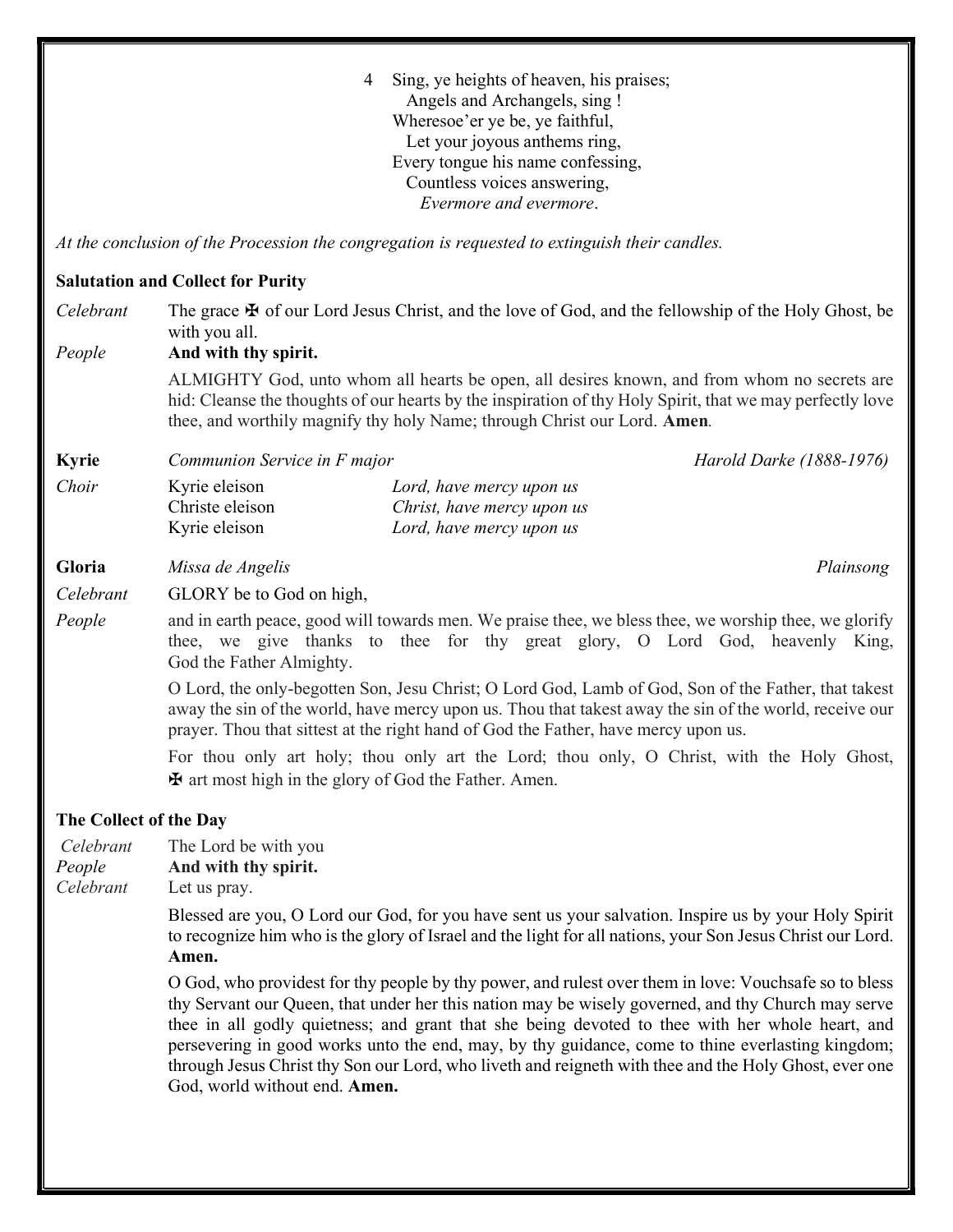# THE LITURGY OF THE WORD

# Malachi 3:1-4

 See, I am sending my messenger to prepare the way before me, and the Lord whom you seek will suddenly come to his temple. The messenger of the covenant in whom you delight—indeed, he is coming, says the Lord of hosts. But who can endure the day of his coming, and who can stand when he appears? For he is like a refiner's fire and like fullers' soap; he will sit as a refiner and purifier of silver, and he will purify the descendants of Levi and refine them like gold and silver, until they present offerings to the Lord in righteousness. Then the offering of Judah and Jerusalem will be pleasing to the Lord as in the days of old and as in former years.

Reader The Word of the Lord People Thanks be to God.

Psalm 24 Domini est terra.

LIFT up your heads, O ye gates, and be ye lift up, ye everlasting doors; / and the King of glory shall come in.

Who is the King of glory? *i* it is the LORD strong and mighty, even the LORD mighty in battle. Lift up your heads, O ye gates, and be ye lift up, ye everlasting doors; / and the King of glory shall come in.

Who is the King of glory? / even the LORD of hosts, he is the King of glory.

# Hebrews 2:14-18

 Since, therefore, the children share flesh and blood, he himself likewise shared the same things, so that through death he might destroy the one who has the power of death, that is, the devil, and free those who all their lives were held in slavery by the fear of death. For it is clear that he did not come to help angels, but the descendants of Abraham. Therefore he had to become like his brothers and sisters in every respect, so that he might be a merciful and faithful high priest in the service of God, to make a sacrifice of atonement for the sins of the people. Because he himself was tested by what he suffered, he is able to help those who are being tested.

Reader The Word of the Lord People Thanks be to God.

# Gradual Hymn 370 Franconia

- 1 BLEST are the pure in heart, For they shall see our GOD; The secret of the LORD is theirs, Their soul is CHRIST's abode.
- 2 The LORD, who left the heavens Our life and peace to bring, To dwell in lowliness with men, Their Pattern and their King;

3 Still to the lowly soul He doth himself impart, And for his dwelling and his throne Chooseth the pure in heart.

4 LORD, we thy presence seek; May ours this blessing be; Give us a pure and lowly heart, A temple meet for thee.

# Gradual

 We have waited, O God, for thy loving-kindness in the midst of thy temple : according to thy Name, O God, so is thy praise unto the world's end.  $\mathbb{V}$ . Like as we have heard, so have we seen in the city of our God : even upon his holy hill. *Alleluia*, alleluia.  $V$ . I will worship toward thy holy temple, and will sing praises unto thy Name. Alleluia.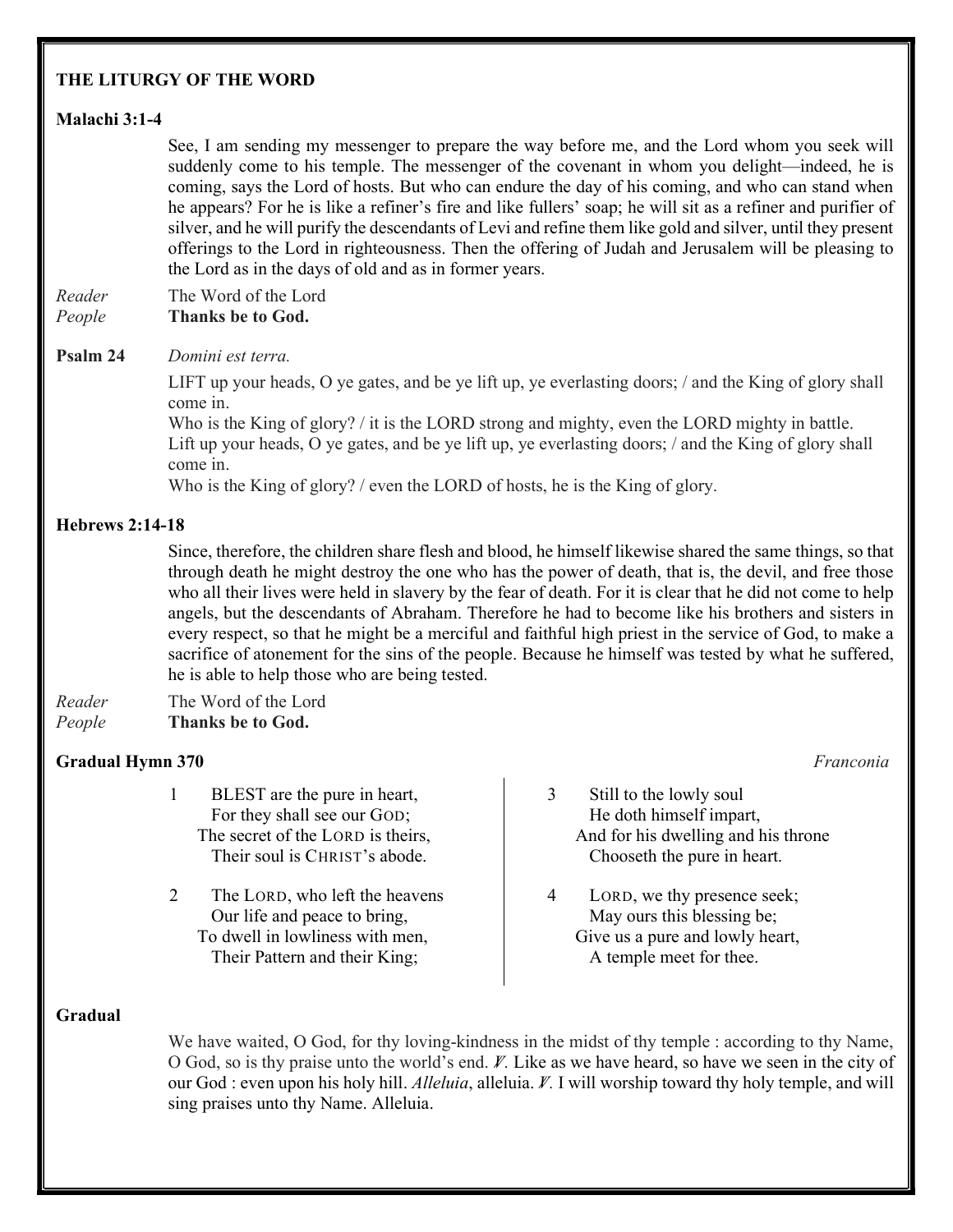| <b>The Gospel</b>   | Luke 2:22-40                                                                                                                                                                                                                                                                                                                                                                                                                                                                                                                                                                                                                                                                                                                                                                                                                                           |
|---------------------|--------------------------------------------------------------------------------------------------------------------------------------------------------------------------------------------------------------------------------------------------------------------------------------------------------------------------------------------------------------------------------------------------------------------------------------------------------------------------------------------------------------------------------------------------------------------------------------------------------------------------------------------------------------------------------------------------------------------------------------------------------------------------------------------------------------------------------------------------------|
| Celebrant           | The Lord be with you.                                                                                                                                                                                                                                                                                                                                                                                                                                                                                                                                                                                                                                                                                                                                                                                                                                  |
| People              | And with thy spirit.                                                                                                                                                                                                                                                                                                                                                                                                                                                                                                                                                                                                                                                                                                                                                                                                                                   |
| Celebrant           | <b><math>\overline{H}</math></b> The Holy Gospel is written in the second chapter of the Gospel according to St Luke, beginning at<br>the twenty-second verse.                                                                                                                                                                                                                                                                                                                                                                                                                                                                                                                                                                                                                                                                                         |
| People              | Glory be to thee, O Lord.                                                                                                                                                                                                                                                                                                                                                                                                                                                                                                                                                                                                                                                                                                                                                                                                                              |
|                     | And when the days of her purification according to the law of Moses were accomplished, they brought<br>him to Jerusalem, to present him to the Lord; (As it is written in the law of the Lord, Every male that<br>openeth the womb shall be called holy to the Lord;) And to offer a sacrifice according to that which is<br>said in the law of the Lord, A pair of turtledoves, or two young pigeons.                                                                                                                                                                                                                                                                                                                                                                                                                                                 |
|                     | And, behold, there was a man in Jerusalem, whose name was Simeon; and the same man was just and<br>devout, waiting for the consolation of Israel: and the Holy Ghost was upon him. And it was revealed<br>unto him by the Holy Ghost, that he should not see death, before he had seen the Lord's Christ. And<br>he came by the Spirit into the temple: and when the parents brought in the child Jesus, to do for him<br>after the custom of the law, Then took he him up in his arms, and blessed God, and said, Lord, now<br>lettest thou thy servant depart in peace, according to thy word: For mine eyes have seen thy salvation,<br>Which thou hast prepared before the face of all people; A light to lighten the Gentiles, and the glory<br>of thy people Israel.                                                                             |
|                     | And Joseph and his mother marvelled at those things which were spoken of him. And Simeon blessed<br>them, and said unto Mary his mother, Behold, this child is set for the fall and rising again of many in<br>Israel; and for a sign which shall be spoken against; (Yea, a sword shall pierce through thy own soul<br>also,) that the thoughts of many hearts may be revealed.                                                                                                                                                                                                                                                                                                                                                                                                                                                                       |
|                     | And there was one Anna, a prophetess, the daughter of Phanuel, of the tribe of Aser: she was of a great<br>age, and had lived with an husband seven years from her virginity; And she was a widow of about<br>fourscore and four years, which departed not from the temple, but served God with fastings and prayers<br>night and day. And she coming in that instant gave thanks likewise unto the Lord, and spake of him to<br>all them that looked for redemption in Jerusalem.                                                                                                                                                                                                                                                                                                                                                                     |
|                     | And when they had performed all things according to the law of the Lord, they returned into Galilee,<br>to their own city Nazareth. And the child grew, and waxed strong in spirit, filled with wisdom: and the<br>grace of God was upon him.                                                                                                                                                                                                                                                                                                                                                                                                                                                                                                                                                                                                          |
| Celebrant<br>People | The Gospel of the Lord.<br>Praise be to thee, O Christ.                                                                                                                                                                                                                                                                                                                                                                                                                                                                                                                                                                                                                                                                                                                                                                                                |
| <b>Sermon</b>       | The Rev. Canon David Raths                                                                                                                                                                                                                                                                                                                                                                                                                                                                                                                                                                                                                                                                                                                                                                                                                             |
| <b>Nicene Creed</b> | Missa de Angelis                                                                                                                                                                                                                                                                                                                                                                                                                                                                                                                                                                                                                                                                                                                                                                                                                                       |
| Celebrant           | I BELIEVE in one God                                                                                                                                                                                                                                                                                                                                                                                                                                                                                                                                                                                                                                                                                                                                                                                                                                   |
| People              | the Father Almighty, Maker of heaven and earth, And of all things visible and invisible:                                                                                                                                                                                                                                                                                                                                                                                                                                                                                                                                                                                                                                                                                                                                                               |
|                     | And in one Lord Jesus Christ, the only-begotten Son of God, Begotten of the Father before all worlds;<br>God, of God; Light, of Light; Very God, of very God; Begotten, not made; Being of one substance<br>with the Father; Through whom all things were made: Who for us men and for our salvation came<br>down from heaven, And was incarnate by the Holy Ghost of the Virgin Mary, And was made man,<br>And was crucified also for us under Pontius Pilate. He suffered and was buried, And the third day he<br>rose again according to the Scriptures, And ascended into heaven, And sitteth on the right hand of the<br>Father. And he shall come again with glory to judge both the quick and the dead: Whose kingdom<br>shall have no end.<br>And I believe in the Holy Ghost, The Lord, The Giver of Life, Who proceedeth from the Father and |
|                     |                                                                                                                                                                                                                                                                                                                                                                                                                                                                                                                                                                                                                                                                                                                                                                                                                                                        |

the Son, Who with the Father and the Son together is worshipped and glorified, Who spake by the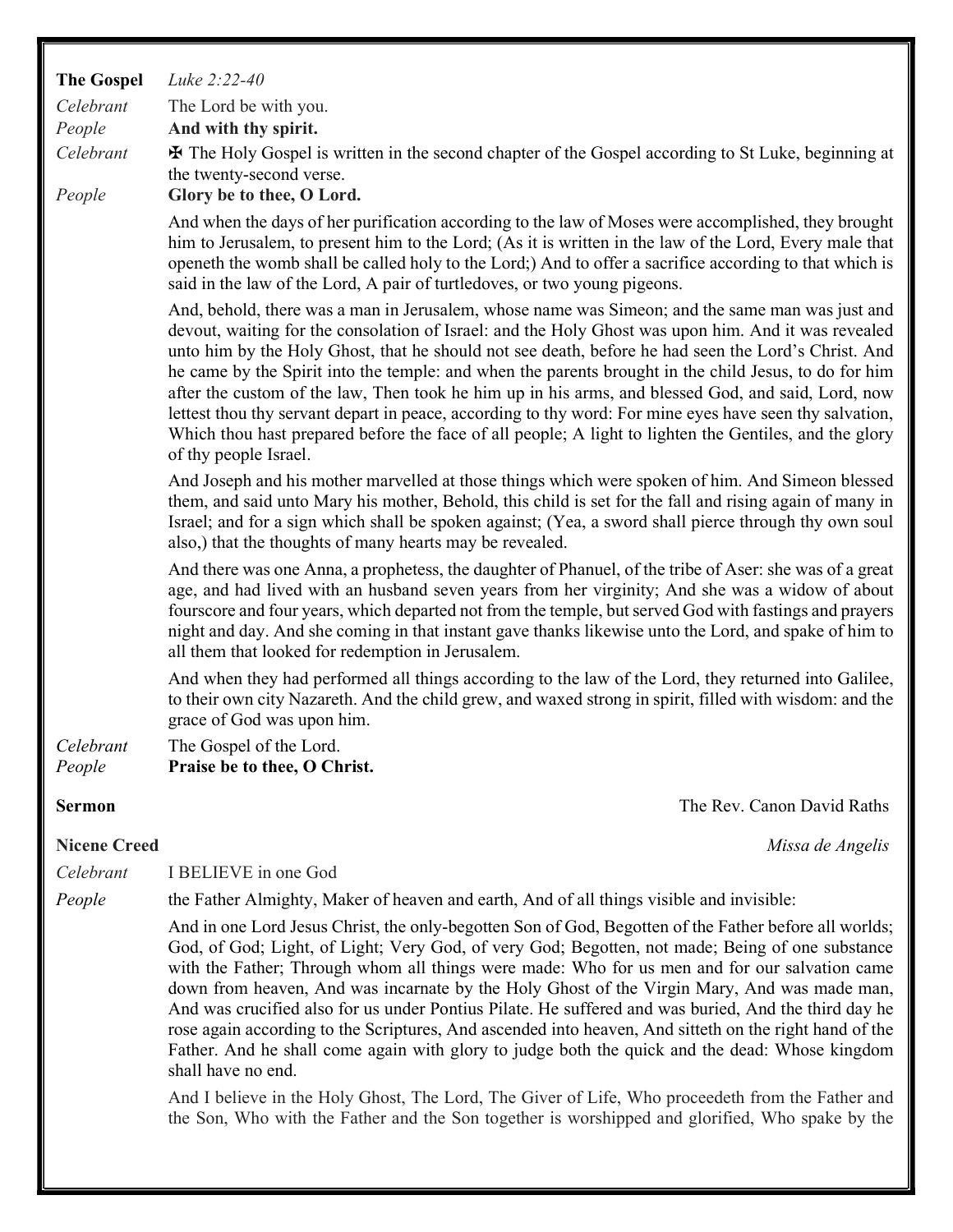Prophets. And I believe One, Holy, Catholic, and Apostolic Church. I acknowledge one Baptism for the remission of sins. And I look for the Resurrection of the dead,

✠ And the Life of the world to come. Amen.

# THE INTERCESSION

A server leads the prayers for the Church, ending each petition with:

Reader Lord, in thy mercy,

People **Hear our prayer.** 

# The Invitation to Confession and Absolution

- Celebrant YE that do truly and earnestly repent you of your sins, and are in love and charity with your neighbours, and intend to lead the new life, following the commandments of God, and walking from henceforth in his holy ways: Draw near with faith, and take this holy Sacrament to your comfort; and make your humble confession to Almighty God, meekly kneeling upon your knees.
- All **ALMIGHTY God, Father of our Lord Jesus Christ, Maker of all things, Judge of all men: We** acknowledge and confess our manifold sins and wickedness, Which we from time to time most grievously have committed, By thought, word, and deed, Against thy Divine Majesty. We do earnestly repent, And are heartily sorry for these our misdoings. Have mercy upon us, most merciful Father; For thy Son our Lord Jesus Christ's sake, Forgive us all that is past; And grant that we may ever hereafter Serve and please thee In newness of life, To the honour and glory of thy Name; Through Jesus Christ our Lord. Amen.
- Celebrant ALMIGHTY God, our heavenly Father, who of his great mercy hath promised forgiveness of sins to all them that with hearty repentance and true faith turn unto him: Have mercy upon you; pardon and deliver you from all your sins; confirm and strengthen you in all goodness; and bring you to everlasting life; through Jesus Christ our Lord. Amen.

# THE OFFERTORY

# **Offertory**

Full of grace are thy lips : because God hath blessed thee for ever.

# **Offertory Hymn 208** Diva Servatrix

- 1 ALL prophets hail thee, from of old announcing, By the inbreathèd SPIRIT of the FATHER, GOD's Mother, bringing prophecies to fulness, Mary the maiden.
- 2 Thou the true Virgin Mother of the Highest, Bearing incarnate GOD in awed obedience, Meekly acceptest for a sinless offspring Purification.
- 3 In the high temple Simeon receives thee, Takes to his bent arms with a holy rapture That promised SAVIOUR, vision of redemption, Christ long awaited.
- 4 Now the fair realm of Paradise attaining, And to thy SON's throne, Mother of the Eternal, Raisèd all glorious, yet in earth's devotion Join with us always.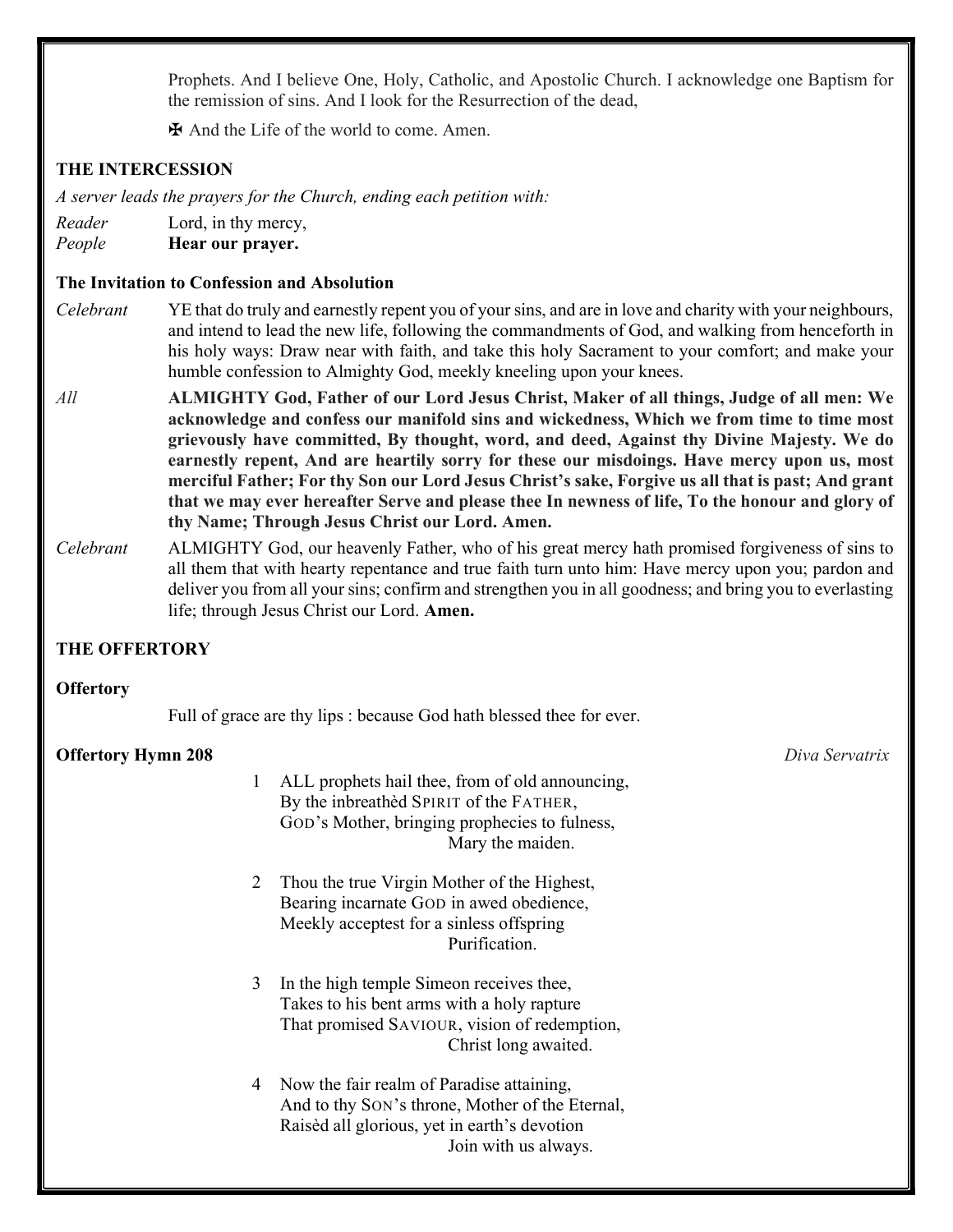### Secret (Prayer over the Gifts)

Celebrant Almighty God, accept the joyful offering of your Church, and grant that your Son may shine in us as the light that lightens every nation. We ask this in the name of the same Jesus Christ our Lord. Amen.

# Mass Intentions of the Day

- Celebrant Pray, brethren, that my sacrifice and yours be acceptable unto God the Father almighty.
- People May the Lord receive the sacrifice at thy hands, to the praise and glory of His Name, both to our benefit and to that of all His Holy Church.

# THE CANON OF THE MASS

| THE Lord be with you;<br>And with thy spirit.                                                                                                                                                               |
|-------------------------------------------------------------------------------------------------------------------------------------------------------------------------------------------------------------|
| Lift up your hearts;<br>We lift them up unto the Lord.                                                                                                                                                      |
| Let us give thanks unto our Lord God;<br>It is meet and right so to do.                                                                                                                                     |
| IT is very meet, right, and our bounden duty, that we should at all times, and in all places give thanks<br>unto thee, O Lord, Holy Father, Almighty, Everlasting God, Creator and Preserver of all things. |
| BECAUSE in the mystery of the Word made flesh, thou hast caused a new light to shine in our hearts,<br>to give the knowledge of thy glory, in the face of thy Son Jesus Christ our Lord.                    |
| THEREFORE with Angels and Archangels, and with all the company of heaven, we laud and magnify<br>thy glorious Name; evermore praising thee and saying:                                                      |
|                                                                                                                                                                                                             |

Sanctus and Benedictus **Sanctus** Communion Service in F major

Choir HOLY, Holy, Holy, Lord God of hosts, Heaven and earth are full of thy glory. Glory be to thee, O Lord Most High.

BLESSED  $\mathbf \Psi$  is he that cometh in the Name of the Lord: Hosanna in the highest.

Celebrant BLESSING and glory and thanksgiving be unto thee Almighty God, our heavenly Father, who of thy tender mercy didst give thine only Son Jesus Christ to take our nature upon him, and to suffer death upon the Cross for our redemption; who made there, by his one oblation of himself once offered, a full, perfect, and sufficient sacrifice, oblation, and satisfaction, for the sins of the whole world; and did institute, and in his holy Gospel command us to continue, a perpetual memorial of that his precious death, until his coming again.

> Hear us, O merciful Father, we most humbly beseech thee; and grant that we receiving these thy creatures of bread and wine, according to thy Son our Saviour Jesus Christ's holy institution, in remembrance of his death and passion, may be partakers of his most blessed Body and Blood; who, in the same night that he was betrayed, took Bread; and, when he had given thanks, he brake it; and gave it to his disciples, saying, Take, eat; this is my Body which is given for you: Do this in remembrance of me.  $\mathbf{\Psi}$  Likewise after supper he took the Cup; and, when he had given thanks, he gave it to them, saying, Drink ye all, of this; for this is my Blood of the new Covenant, which is shed for you and for many for the remission of sins: Do this, as oft as ye shall drink it, in remembrance of me.  $\mathbf{\mathbf{\Phi}}$

> Wherefore, O Father, Lord of heaven and earth, we thy humble servants, with all thy holy Church, remembering the precious death of thy beloved Son, his mighty resurrection, and glorious ascension, and looking for his coming again in glory, do make before thee, in this sacrament of the holy Bread of eternal life and the Cup of everlasting salvation, the memorial which he hath commanded; And we entirely desire thy fatherly goodness mercifully to accept this our sacrifice of praise and thanksgiving, most humbly beseeching thee to grant, that by the merits and death of thy Son Jesus Christ, and through faith in his blood, we and all thy whole Church may obtain remission of our sins, and all other benefits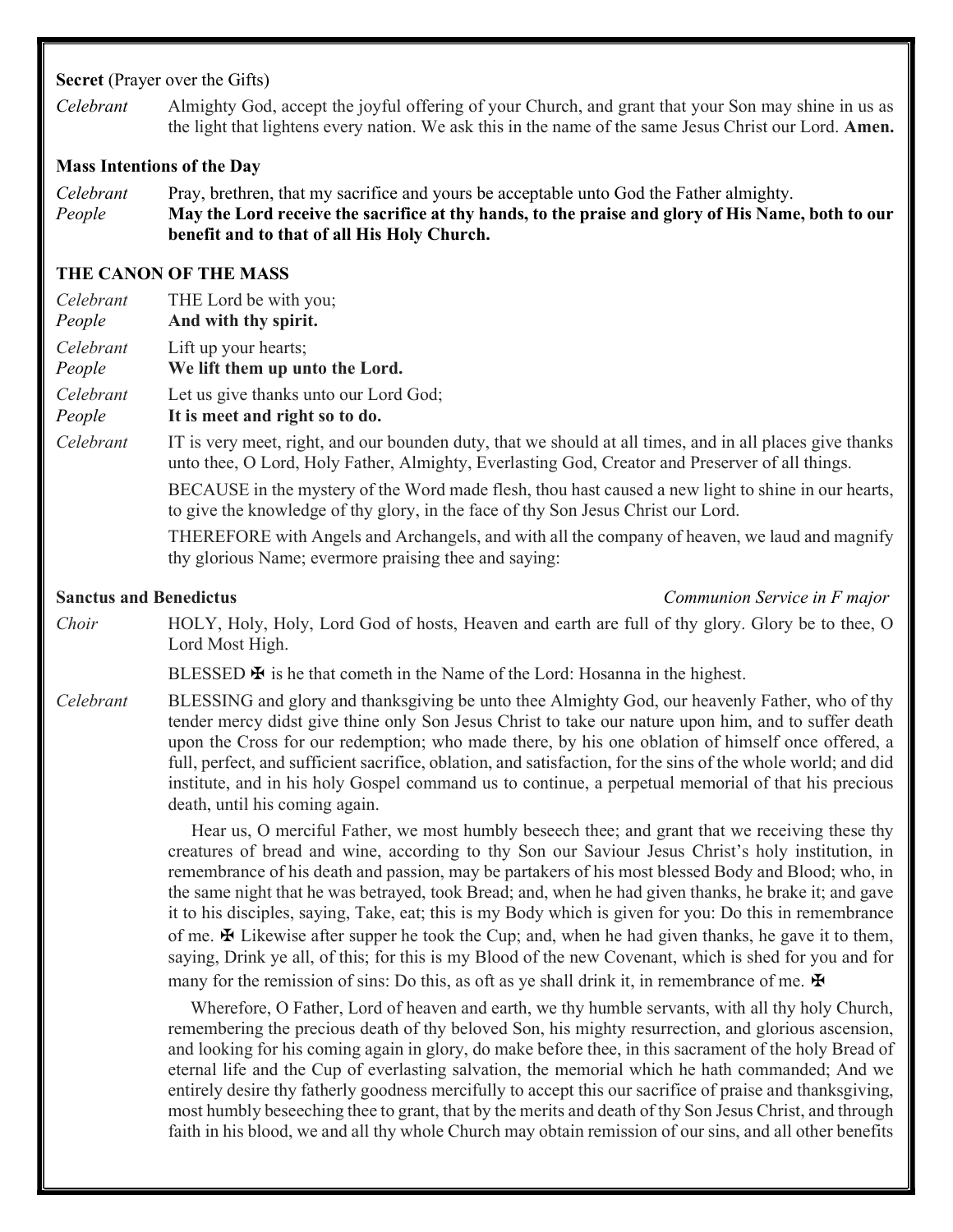of his passion; And we pray that by the power of thy Holy Spirit, all we who are partakers of this holy Communion may be fulfilled with thy grace and heavenly benediction; through Jesus Christ our Lord, by whom and with whom, in the unity of the Holy Spirit, all honour and glory be unto thee, O Father

Almighty, world without end.

People Amen.

# THE COMMUNION

# The Lord's Prayer

Celebrant Let us pray. As our Saviour Christ hath commanded and taught us, we are bold to say,

 $All$  Our Father who art in heaven, Hallowed be thy Name, Thy kingdom come, Thy will be done, on earth as it is in heaven. Give us this day our daily bread; And forgive us our trespasses, As we forgive them that trespass against us; And lead us not into temptation, But deliver us from evil. For thine is the kingdom, the power, and the glory, For ever and ever. Amen.

# The Fraction and Pax

Celebrant The Peace of the Lord be always with you. People And with thy spirit.

# The Prayer of Humble Access

 $All$  We do not presume to come to this thy Table, O merciful Lord, Trusting in our own righteousness, But in thy manifold and great mercies. We are not worthy So much as to gather up the crumbs under thy Table. But thou art the same Lord, Whose property is always to have mercy: Grant us therefore, gracious Lord, So to eat the Flesh of thy dear Son Jesus Christ, And to drink his Blood, That our sinful bodies may be made clean by his Body, And our souls washed through his most precious Blood, And that we may evermore dwell in him, And he in us. Amen.

Agnus Dei Communion Service in F major

Choir O LAMB of God, that takest away the sin of the world, have mercy upon us. O Lamb of God, that takest away the sin of the world, have mercy upon us. O Lamb of God, that takest away the sin of the world, grant us thy peace.

# Invitation to Communion

Celebrant Behold the Lamb of God ... All Lord, I am not worthy that Thou shouldest come under my roof, but speak the word only and my soul shall be healed.

# Communion

 It was revealed unto Simeon by the Holy Spirit : that he should not see death, before he had seen the Lord's Anointed.

Communion is available in both kinds. Those who are concerned about receiving the sacrament from the common cup are encouraged to receive bread only. Communion will be administered at a rail situated at the foot of the Chancel steps in the Nave. Please observe the distance markers on the carpet as you advance towards the rail. You may kneel or stand as you receive the Sacred Host and, if desired, the cup. Once consumed, replace your mask, and return to your pew by one of the side aisles.

# Music at Communion

Maria wallt zum Heiligtum  $Johannes Eccard (1553-1611)$ 

"When to the temple Mary went, and brought the Holy Child, Him did the aged Simeon see, as it had been revealed…"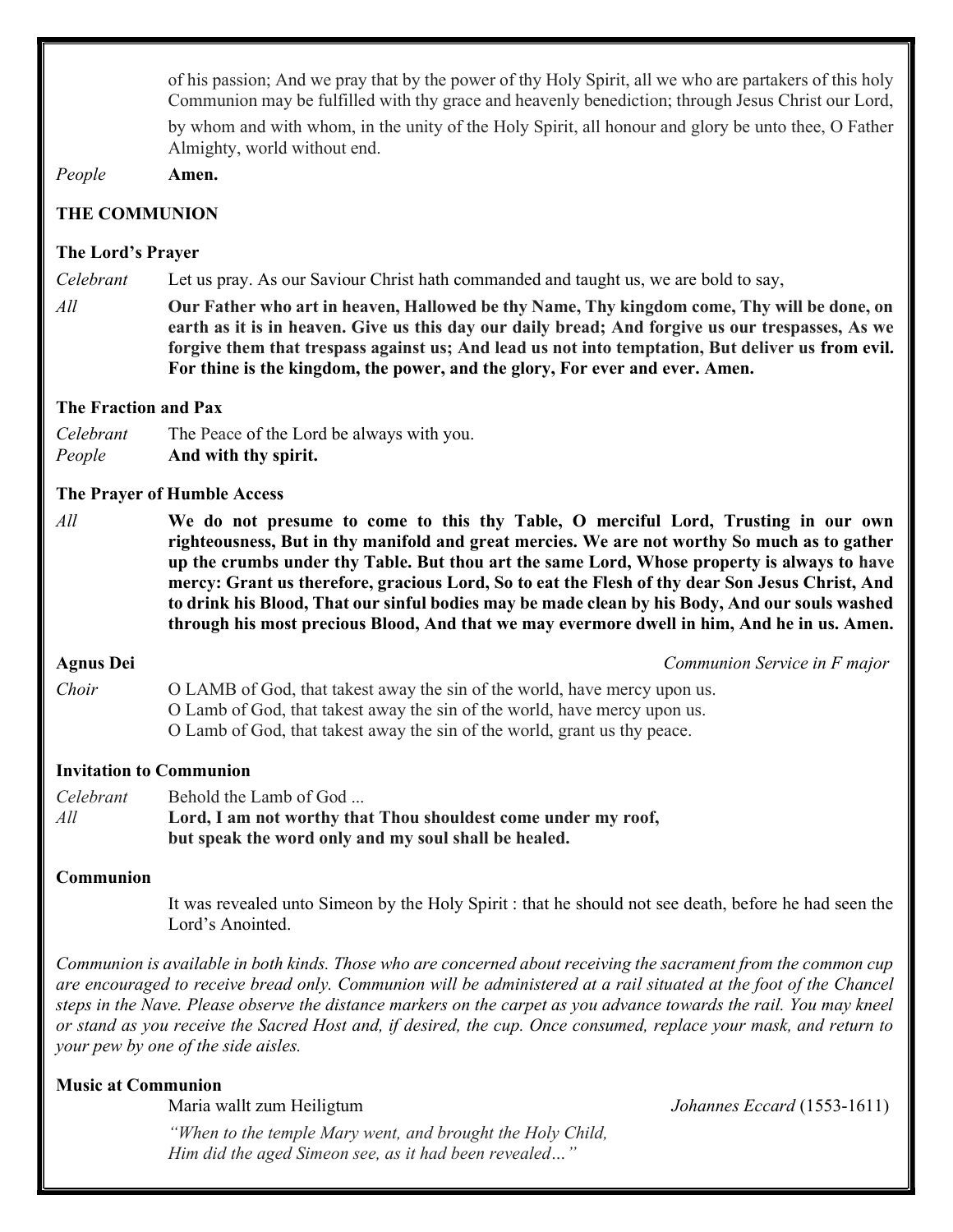# THANKSGIVING AND DISMISSAL

### Prayer after Communion

Celebrant The Lord be with you; People **And with thy spirit.** 

Celebrant Let us pray.

 God for whom we wait, you fulfilled the hope of Simeon, who did not die till he had welcomed the Messiah. Complete in us your perfect will, that we in Christ may share in your eternal kingdom; for he is Lord for ever and ever. Amen.

### The Royal Anthem

 God save our gracious Queen, Long live our noble Queen: God save the Queen. Send her victorious, Happy and glorious, Long to reign over us, God save the Queen.

### The Blessing

Celebrant THE peace of God, which passeth all understanding, keep your hearts and minds in the knowledge and love of God, and of his Son Jesus Christ our Lord: And the blessing of God Almighty, ✠ the Father, the Son, and the Holy Ghost, be amongst you and remain with you always. Amen.

### The Dismissal

| Celebrant | The Lord be with you. |
|-----------|-----------------------|
| People    | And with thy spirit.  |

| Celebrant | Let us depart in peace. |
|-----------|-------------------------|

People Thanks be to God.

### **Post-Communion Hymn 437** Hyfrydol

1 LOVE Divine, all loves excelling, Joy of heaven, to earth come down, Fix in us thy humble dwelling, All thy faithful mercies crown. JESU, thou art all compassion, Pure unbounded love thou art; Visit us with thy salvation, Enter every trembling heart.

2 Come, almighty to deliver, Let us all thy life receive; Suddenly return, and never, Never more thy temples leave.

Thee we would be always blessing, Serve thee as thy hosts above; Pray, and praise thee, without ceasing, Glory in thy perfect love.

3 Finish then thy new creation, Pure and spotless let us be; Let us see thy great salvation, Perfectly restored in thee, Changed from glory into glory, Till in heaven we take our place, Till we cast our crowns before thee, Lost in wonder, love, and praise !